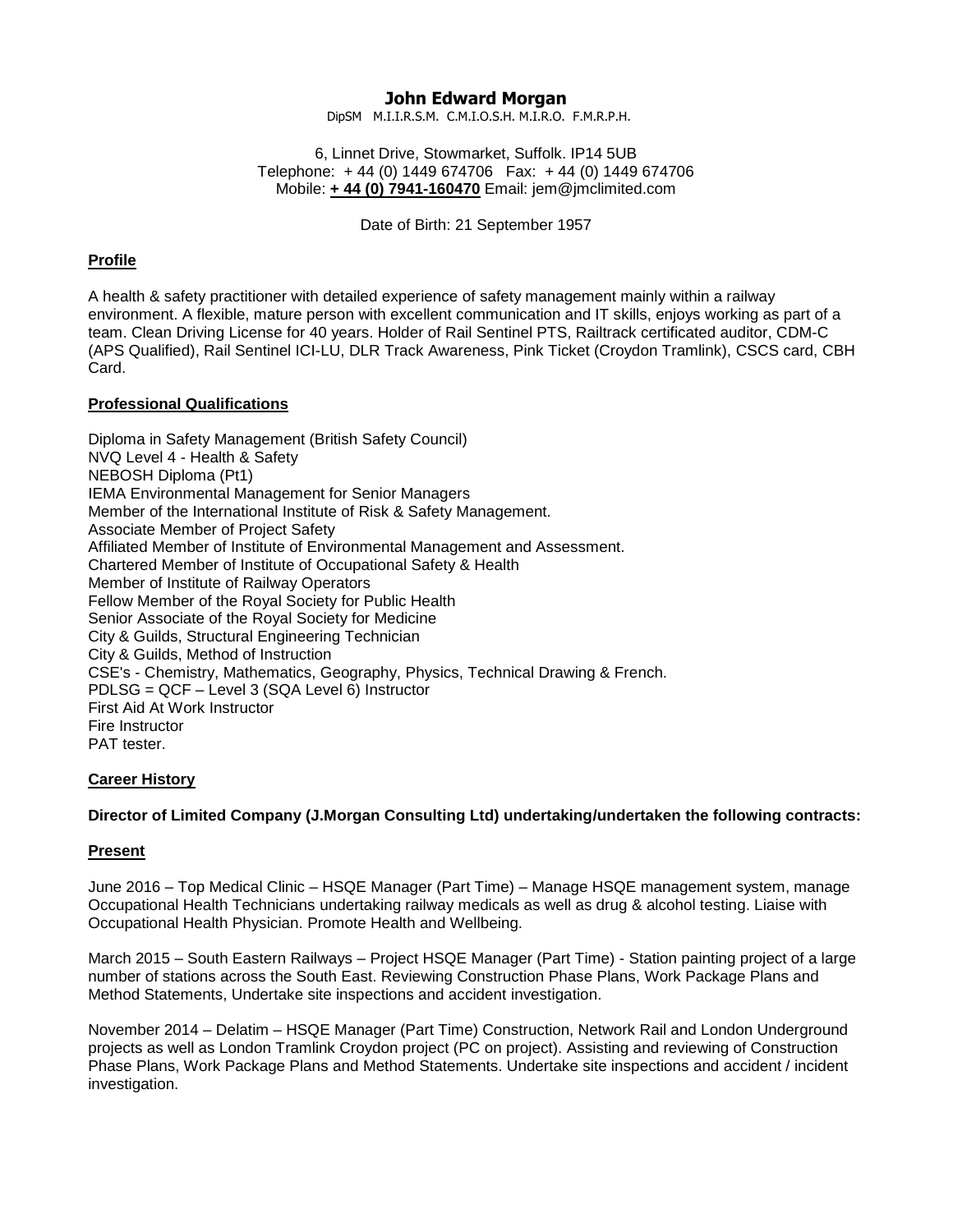November 2014 – JVR Consulting – Rail Achilles RISQS advisor (Part Time) – Assisting new companies (11) to meet the requirements of the Achilles RISQS levels 1 & 2 certification requirements including writing all necessary policies and procedures as well as preparing supporting forms, spreadsheets and templates. Also undertake any necessary training. Also assist other companies who currently hold certification but in need of support / advice.

## **Previous Full Time Contracts**

### December 2016 – December 2018 – **Alstom**

Project HSE Manager (Part Time) – Project replacing panels within four sub stations for London Underground. Reviewing Construction Phase Plans, Method Statements, Undertake site inspections and accident investigation. Assist in bid work.

## August 2008 – October 2014 **Atkins Rail Communication Systems**

HSQE Manager – Passenger information and security systems installation for the Thameslink project and Peterborough Station. Communication Installations on 6 LUL stations,. Assisting in future bid works. Additionally, HSE Manager for all major and minor IT project works on BAAs airports. (Heathrow, Southampton, Aberdeen, and Glasgow)

June 2008 – Aug 2008 **Metronet** Quality Assurance Auditor – Undertaking audits of Signalling Maintenance and Project Delivery & Close Out.

## Dec 2006 – May 2008 **Mouchel Parkman Rail Ltd**

Project Assurance Manager – Covering various projects (Network Rail – Southern PSU, Colchester/Clacton Resignalling) (LUL - Connect & East London Lines.) Responsible for reviewing Method Statements, Work Package Plans and Task Briefing Sheets. Undertake Quality, Environmental, Health and Safety inspections and audits. Accident/Incident investigation.

May 2005 – Dec 2006 **Servirail Ltd** 

Health & Safety Manager – Covering four projects (2 x LUL Works, 2 x NR works). Health & Safety Manager – Responsible for reviewing method statements, site inspections and audits. Accident/Incident investigation.

Nov 2004 - March 2005 **Network Rail S&T Renewals** 

Assisting the HSQE Manager is setting up Safety Management System, Accident investigations and analysis, development of Risk Assessments, Auditing.

May 2004 - Aug 2004 **Lionverge Projects Ltd**

Advising and assisting the company of its obligations to comply with CDM requirements as Principal Contractors with their installation of signal & telecoms work as part of the development of a new railway depot (Bedford Cauldwell). Tasks included site meetings, site inspections and audits, liaising with Construction Site Manager as well as assisting railway project manager. Additionally, assisting in raising Lionverge CAC status from provisional to full certification.

## May 2003 - Sept 2004 **Bechtel/Thameslink 2000**

Safety Manager for the Thameslink 2000 project. Responsible for ensuring compliance to CDM regulations. Undertook site inspections, accident/incident investigations, collation of the H & S File.

## April 2002 - May 2003 **Railtrack Southern**

Acting in role as Safety Auditor (Railtrack Approved & Certificated). Undertook audits both internally and externally on contractors. Produced reports, identifying non-conformance and recommendations.

## Jan 2002 - Mar 2002 **London Underground Limited**

Contracted to the "Connect" Project acting as safety advisor to develop a Safety Management System for the project team and assist contractors to develop Method Statements to meet the requirements of LUL QUENSH manual.

## Oct 2001 - Dec 2001 **Wessex Trains**

Contracted to undertake the development of a Safety Management System for this new company.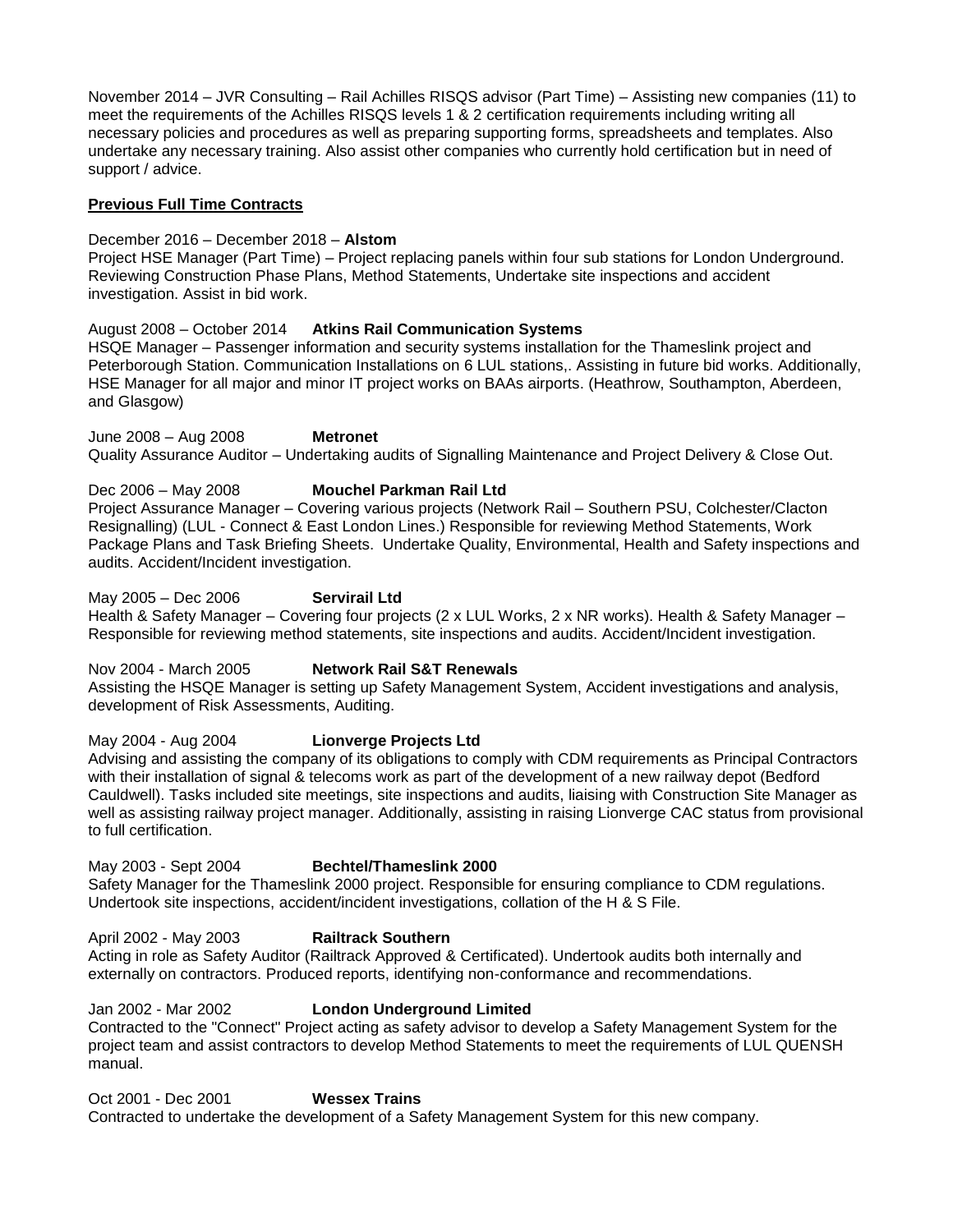### Jan 2001 - Sept 2001 **(LUL) Infraco JNP Limited**

Contracted to undertake an independent review of Infraco JNP's transitional action plans, from a safety perspective Contracted to undertake the development of a Safety Improvement Programme in order to meet the objectives stated within the company's Railway Safety Case.

## May 2000 - Jan. 2001 **Bechtel/Cross Country Trains Limited**

The project involves the upgrading of track, signalling, bridgework and level crossings for new trains, including class 221 tilting trains. Responsible for developing a safety programme for the whole project.

#### **Other Contracts where specialist advise has been given (Part time/As required).**

### **April 2013 – February 2014 McNicholas**

Attend site and undertake site inspections. Accident/Incident investigation. Review of method statements. Prepare Project Inductions.

## **March 2006 – Dec 2010 On-Route Logistics Ltd**

Development of Safety Certificate Submission for a new freight company in Scotland to meet the requirements of the new ORR ROGS Regulations that has been successful. Development of Company Management System to support submission. Liaise with the ORR Scotland.

## **Oct 2005 – Dec 2005 Tony Hagon Ltd**

Health & Safety Advisor – Required to review a Railway Safety Case that had already been rejected twice by RSSB and HMRI. The review included meeting the objections from the RSSB and HMRI and meeting the requirements of the RSC 2003 regulations. The RSC was subsequently submitted and approved by all parties.

## **April 2005 – March 2015 WPB Contractors Ltd**

Safety Advisor – Development and implementation of Safety Management System for Link Up Audit including training of management and staff. Additionally assisted in company obtaining Network Rail (High Speed) approved supplier status and PC License.

#### **March 2005 – April 2005 First Group**

Safety Advisor - Preparation of Safety Case Plan for Franchise bid

#### **December 2002 - May 2003 Viacom Outdoor**

Contracted to develop, submit and seek approval from Network Rail of a Contractors Assurance Case. To develop supporting documentation and assist in the implementation of safety systems.

#### **Sept 2001 - Nov 2001 Silverlink Train Services Ltd**

Contracted to undertake an audit and review of Driver Training - Operational and Safety Aspects

#### **Feb 2001-- Feb 2001 Railtrack HQ - Projects**

Contracted to Railtrack Asset Register Project for the production of Method Statements for engineers undertaking track surveys.

#### **Aug 2000 - Sept 2000 Railtrack HQ**

Contracted to Railtrack- Validation of Safety Case material change (Splitting off of Rail Safety)

#### **Other Companies where support has been/is given which generally included:**

Development of Management System to meet the requirements of RISQS core audit module. (In some cases includes ISO9001, 14001 & 18001).

Giving general support, training and advice. Attending audits and assisting in bid work. Undertake accident investigation and training.